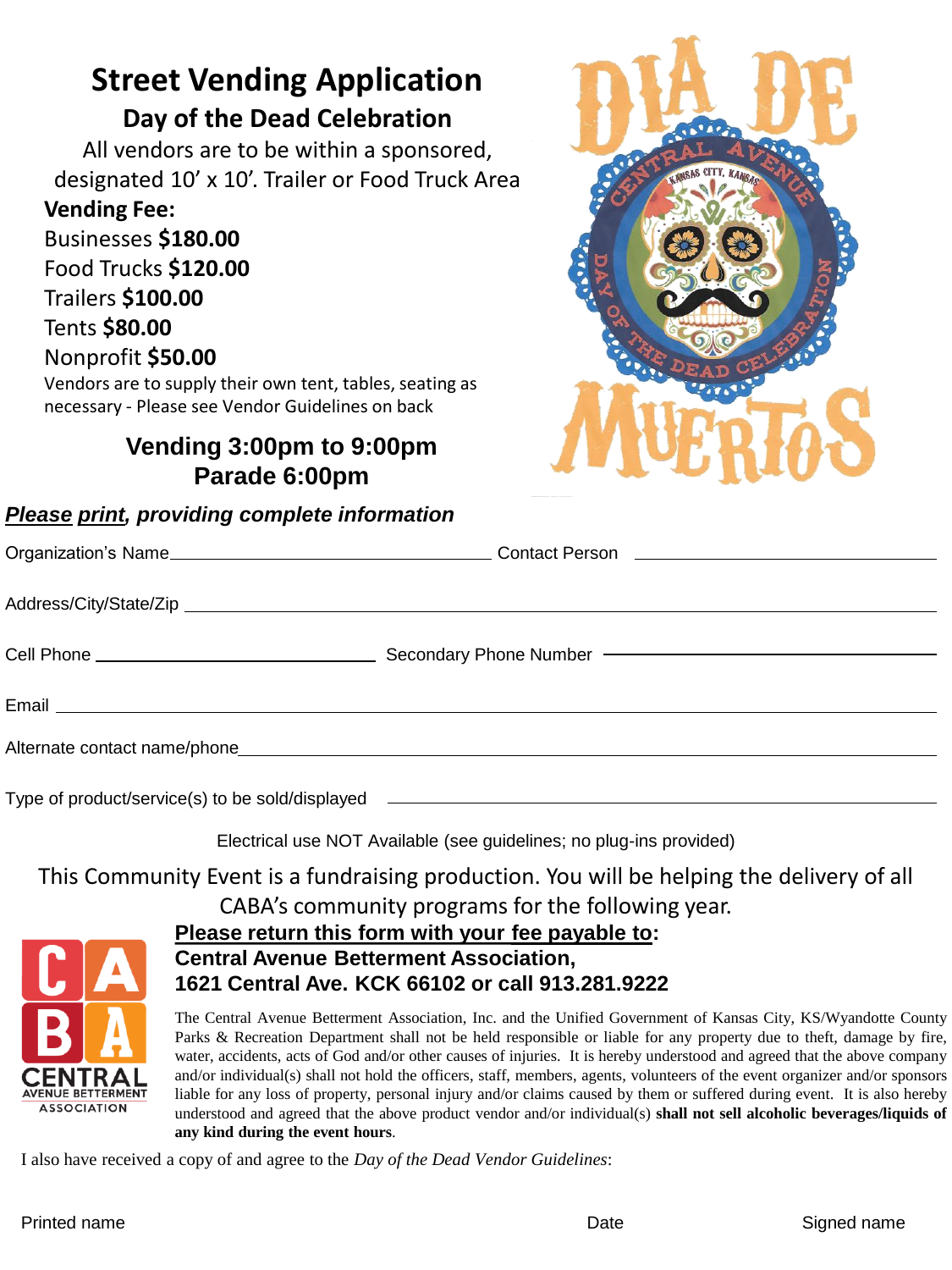### **Rules and guidelines for vendors**

For the purpose of managing a successful and coordinated event the Central Avenue Betterment Association (event coordinator) sets forth the following guidelines and rules pertaining to approved vendors, sponsored vending spaces and sponsored vehicle vendors who wish to participate in central Avenue's Day of the Dead Celebration (event, the event).

Vendors other than the business owners on the commercial corridor, are by invitation only and approved by Day of the Dead Celebration event coordinator.

**Sponsored Vending Spaces -** The Day of the Dead Celebration vending spaces on Central Avenue are created for and given to pre-approved and listed vendors only. The sponsored vending space made available to vendors will be approximately 10' X 10'ft and will be provided without a sponsored canopy (tent) tables, chairs nor will it have electrical power.

**Sponsored Vendors -** any individual, group, organization or business owner who is willing and accepted to vend any items at the event within assigned vending spaces. All vending activities shall take place within the sponsored vending space only. Vendors shall provide tables, seating and electricity as needed. The number of vendors shall not exceed the number of vending spaces permitted as of the day of the event. Other than the businesses on the commercial corridor, the Event Coordinator will approve vendors prior to listing on the approved vendors list. All vendors will conduct their business in conformance to establish local and state laws applicable to their business (occupation tax receipt, food service/health code requirements Etc.) and, if necessary. Show proof of prior to being placed on the event's Approved Vendor's list

**Sponsored Vehicle Vendors (SVVs) -** Day of the Dead Coordinator will host SVVs (commercially licensed vans, trucks, trailers). SVVs must conduct their business in conformance to stablish local and state law applicable to their business (occupation tax receipt, Food Service/health code requirements Etc.) and show proof of such conformance. SVVs must restrict their activity at event to their assigned space and provide tables, seating, electricity or any accommodations as deemed necessary by the vendors offering.

**Noise Contamination** - CABA will limit noise level at each space. (event coordinator shall limit noise level at each vendor space).

**Event Production Donations** - All Sponsored Vendors and SVVs will cover donation fee according to the donation schedule, prior to the event taking place.